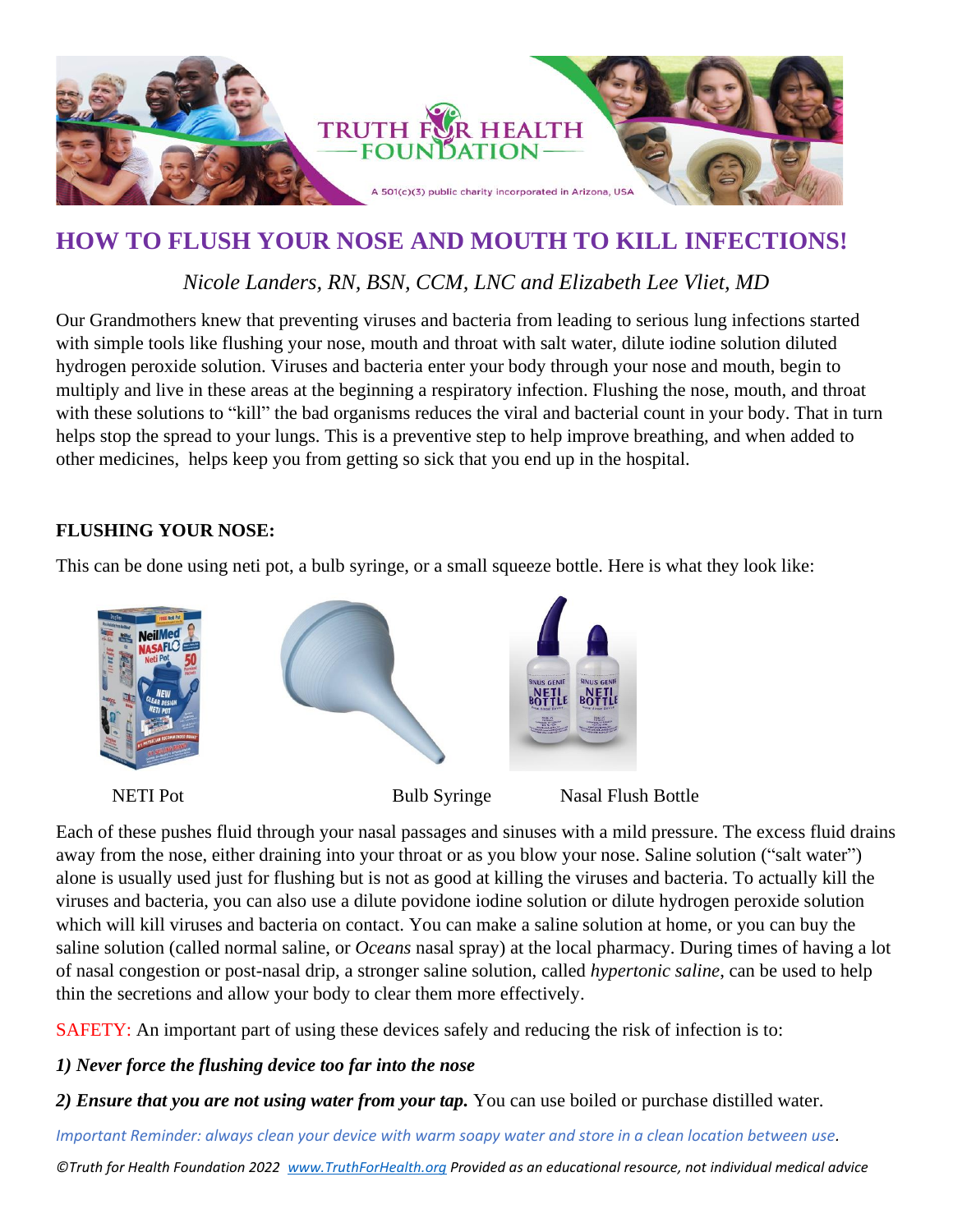

# **RECIPES FOR FLUSHING SOLUTIONS:**

**WARNING: If you are pregnant, allergic to iodine, have thyroid dysfunction, or are undergoing radioactive iodine treatments, iodine solution SHOULD NOT be used! Other options include dilute hydrogen peroxide or Listerine as a rinse/ gargle and normal saline or dilute hydrogen peroxide for a nasal spray.** 

#### **Povidone Iodine Dilute Solution - The Simple Way:**

- 3 oz purchased bottle of *Saline Nasal Spray* (*Oceans, or* any brand or generic will do)
- Add 1 teaspoon 10% Betadine or generic 10% Povidone Iodine solution



#### **Hydrogen Peroxide ORAL Solution:**

- 1 oz bottled or boiled water
- 3 tsp 3% hydrogen peroxide
- pinch of salt

#### **Normal Saline for Nasal Flushing;**

- 2.5 oz bottled or boiled water
- $1/8$  tsp salt

**Hypertonic Nasal Flush Solution (3% saline)**: Available at local pharmacies, Target, Walmart and on Amazon. **Or you can make you own at home with this recipe:** *Boil 4 cups water for 3 minutes. Add 2 tablespoons sea salt, stir and dissolve, let cool to room temperature.*

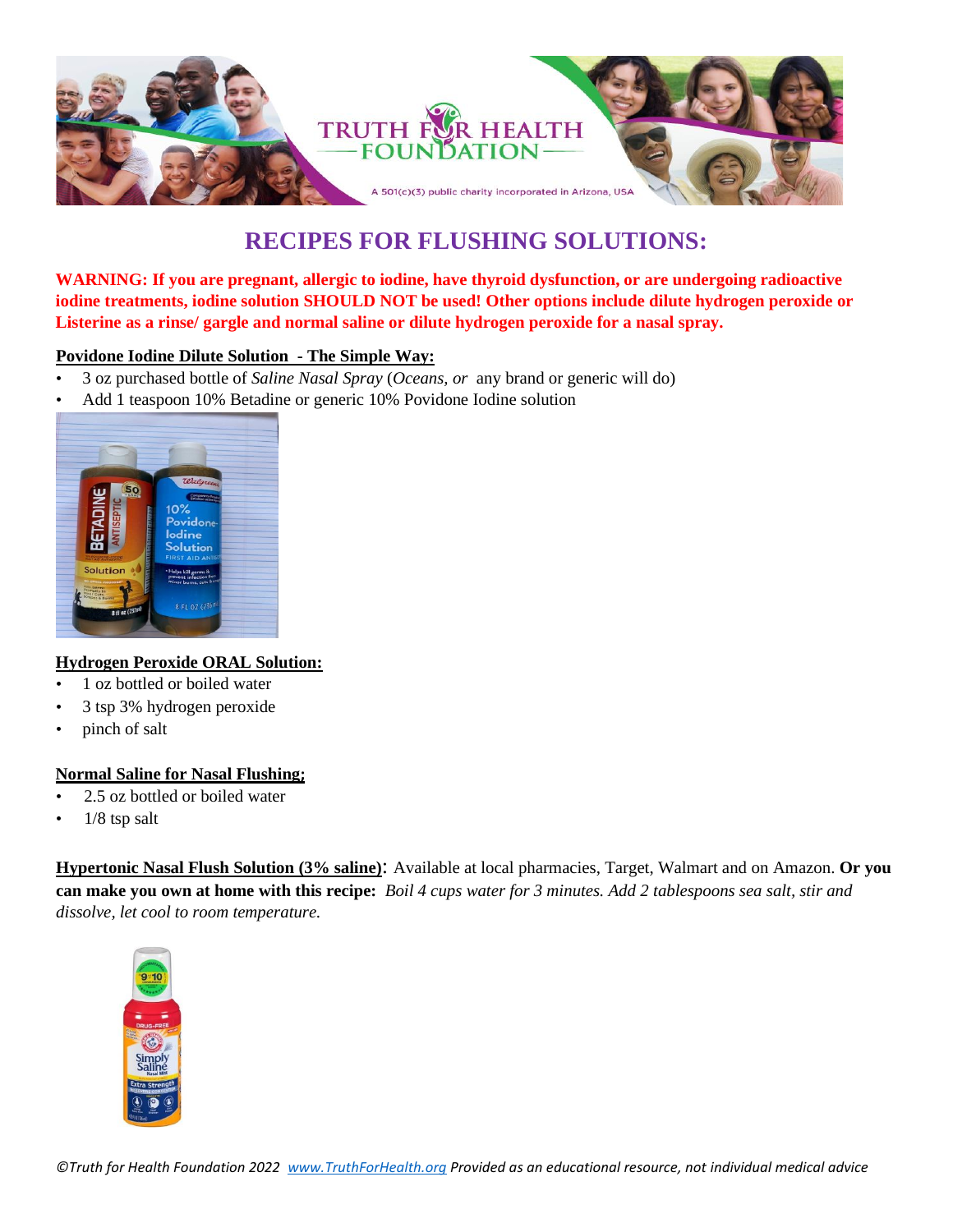

## **DIRECTIONS FOR FLUSHING YOUR NOSE: WATCH "HOW TO"** <https://youtu.be/TgsRmkBxWCc>

- **Wash your hands.**
- Mix the solution and fill the pot.
- Lean over the sink and turn your head to the side.
- Insert the tip of the pot into the top nostril. The neti pot tip should be far enough up to form a seal but not so far up that it creates discomfort.
- Tip the pot, bottle, or syringe up until the solution flows out of the other nostril and you feel that the nasal passageways are clear.
- Repeat this procedure on the other side.

## SAFETY TIPS FOR NASAL FLUSHING:

Do not use very hot or very cold water

Do not use tap water

Do not insert the device too far up your nose

## **FLUSHING/ RINSING YOUR MOUTH: WATCH "HOW TO"** [https://youtu.be/xXZWs-U2\\_tc](https://youtu.be/xXZWs-U2_tc)

#### **Directions for flushing your mouth:**

Flushing (rinsing) out your mouth and throat is done with a swishing action. Swishing is a process that rinses away bacteria and viruses from the oral cavity and between the teeth. It is important to swish your mouth for enough time to loosen and remove the germs hidden in your mouth between your teeth. Using a *dilute hydrogen peroxide solution, Listerine or a dilute iodine solution* cleanses the mouth and kills harmful bacteria and viruses.

Place a small volume (about 3 teaspoons) of your chosen solution in a cup. This amount should not overfill your mouth. Swish for a full 30 seconds (try counting to 30 in your head or using a stopwatch). Don't worry if you can't get to 30 seconds the first time – it gets easier each time you try. After swishing for 30 seconds, spit out the solution into the sink. You should do oral flushes twice daily.

#### **\*NOTE: please do not swallow the solution. Spit out into the sink after completing the swishing time.**

Here is a short video on properly rinsing your mouth:

#### *REMEMBER:*

*Good oral hygiene is a daily practice. You should incorporate brushing your teeth twice daily along with your oral rinsing and gargling routines. Proper teeth brushing should last 2 minutes!*